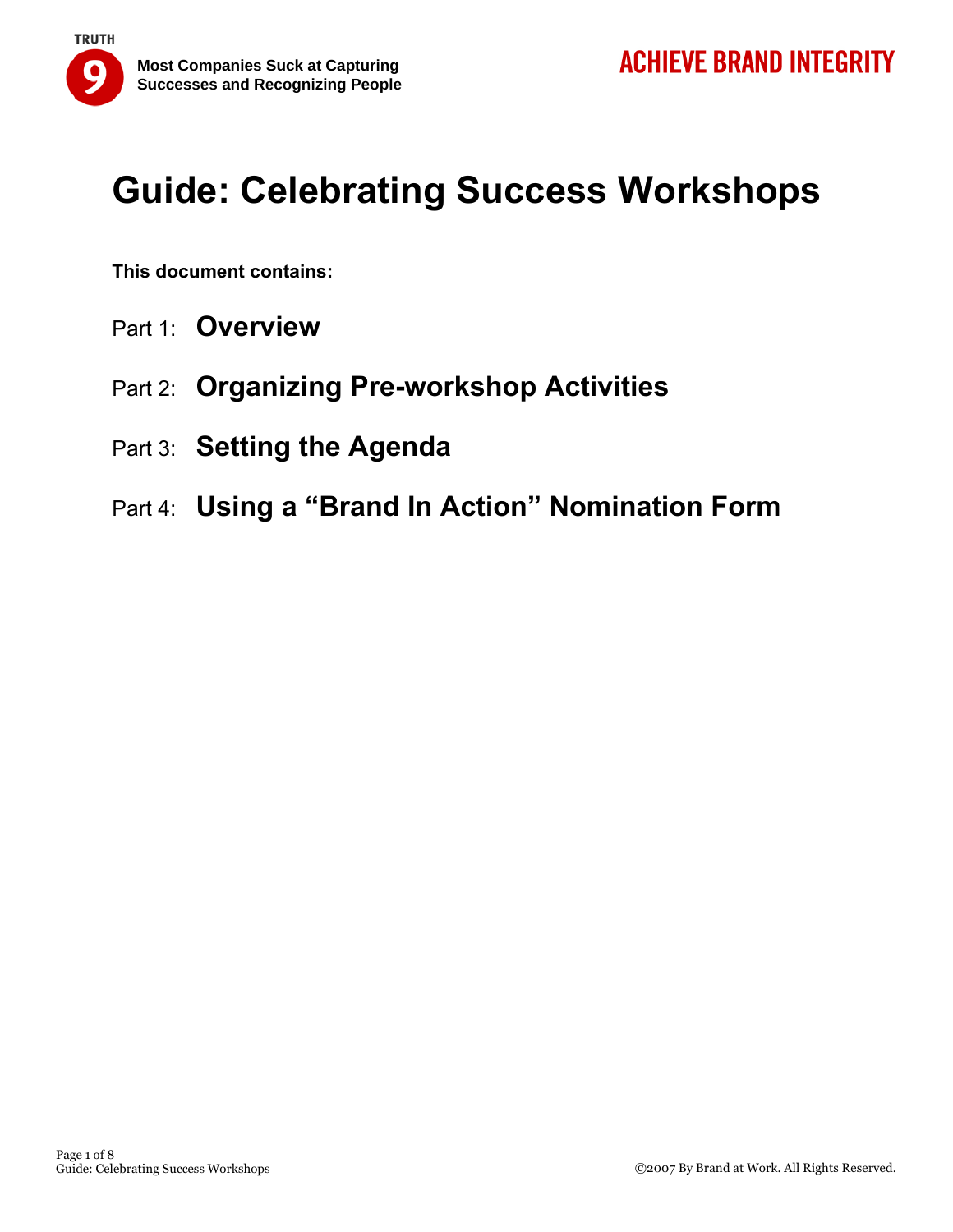

## **ACHIEVE BRAND INTEGRITY**

### **Consent to Terms**

Your use of the Guide to Celebrating Success Workshops ("Guide") is subject to these Terms of Use ("Terms"). Please read them carefully. By using this Guide, you agree to be bound by these Terms. If you do not agree with, or cannot abide by these Terms, please do not make any use of this Guide. These Terms may be modified at any time at our discretion by posting the modified Terms on the Brand Integrity Web site. Use after any posting will constitute your agreement to abide by the modified Terms.

### **Copyrights**

The content of this Guide is protected by U.S. and international copyright laws. You may not use, reproduce, distribute, transmit, or display any copyrighted material unless it is within the Terms. Derivative works may not be made. You may download, print, and copy the Guide for your personal (including intra-company), non-commercial use only, provided that you include all copyright and other notices contained in the Guide and that you do not modify the Guide. Any other use of the Guide is expressly prohibited.

#### **Disclaimer**

This Guide is provided on an "as is" and "as available" basis, without any warranties of any kind, either express or implied, including warranties of title or implied warranties of merchantability or fitness for a particular purpose. No warranties are made regarding any results that may be obtained from use of the Guide.

### **Limitation of Liability**

In no event will Gregg Lederman, Brand at Work, or any of its employees or agents be liable for any indirect, consequential, special, incidental, or punitive damages, arising out of the use or inability to use this Guide or any results obtained from the use of this Guide.

### **Miscellaneous**

These Terms represent the entire understanding of the parties regarding the use of this Guide and supersede any previous documents, correspondence, conversations, or other oral or written understanding related to these Terms. These Terms shall be governed by and construed under the laws of the State of New York without regard to its choice of law, rules, and where applicable, the laws of the United States. To the extent permissible by law, any disputes under these Terms or relating to the Guide shall be litigated in the District Court in and for the District of New York, and you hereby consent to personal jurisdiction and venue in the District of New York. A modification or waiver of a part of these Terms shall not constitute a waiver or modification of any other portion of the Terms. If for any reason any provision of these Terms is found unenforceable, that provision will be enforced to the maximum extent permissible, and the remainder of the Terms will continue in full force and effect.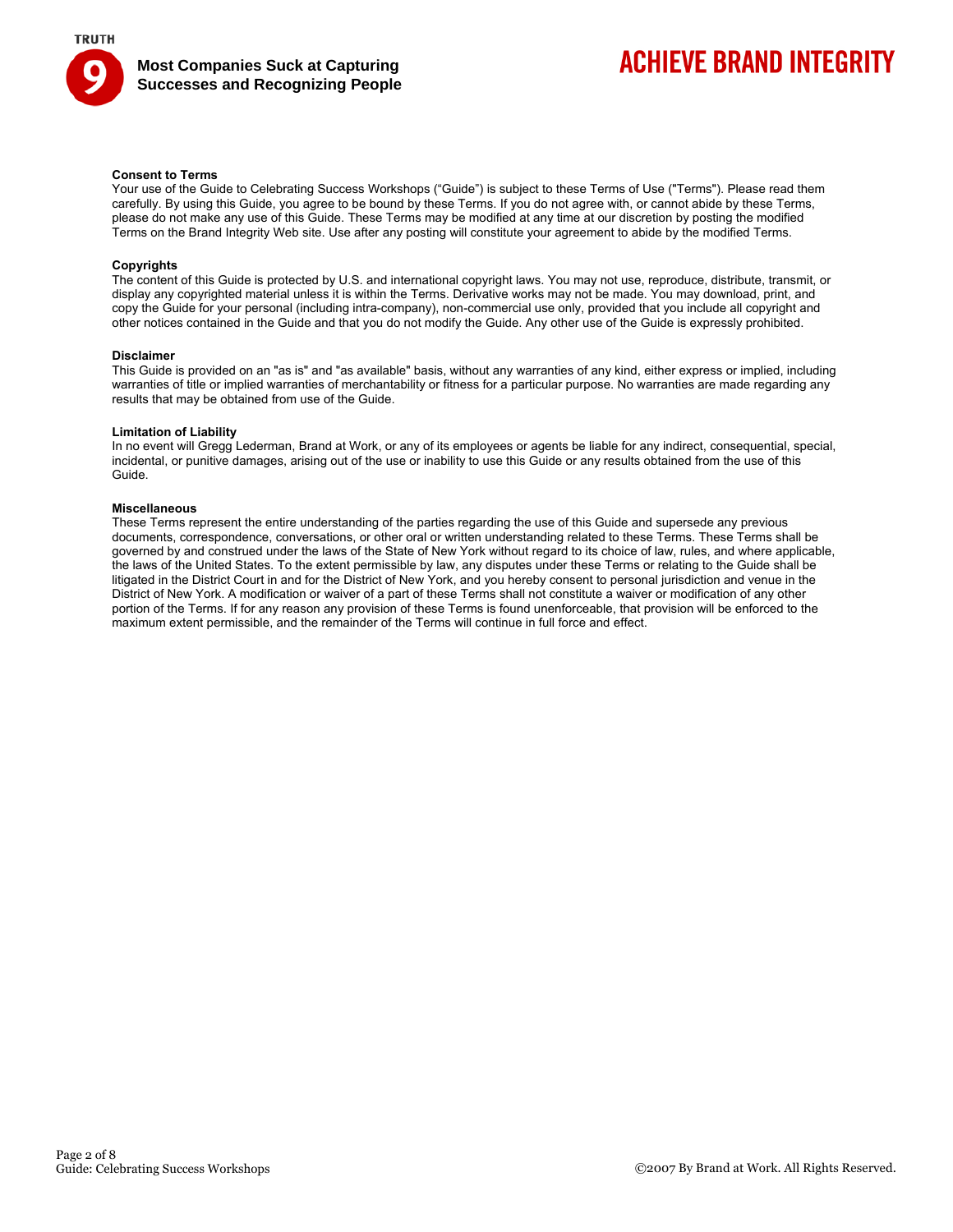

### Part 1: **Overview**

It is important to get all employees in your company involved with your recognition efforts. One way to do this is to put together a presentation and interactive workshop experience where employees can come together to learn not only what other employees are accomplishing as noted through the evidence gathered, but also *how* they are accomplishing it.

These Celebrating Success Workshops also will help keep the company strategy top-ofmind for employees and motivate their continued buy-in (understanding, commitment, and action).

The purpose of this guide is to assist facilitators through the process of bringing large groups of employees together to introduce and/or share the successes of the Achieving Brand Integrity Strategy Alignment and Employee Recognition Program.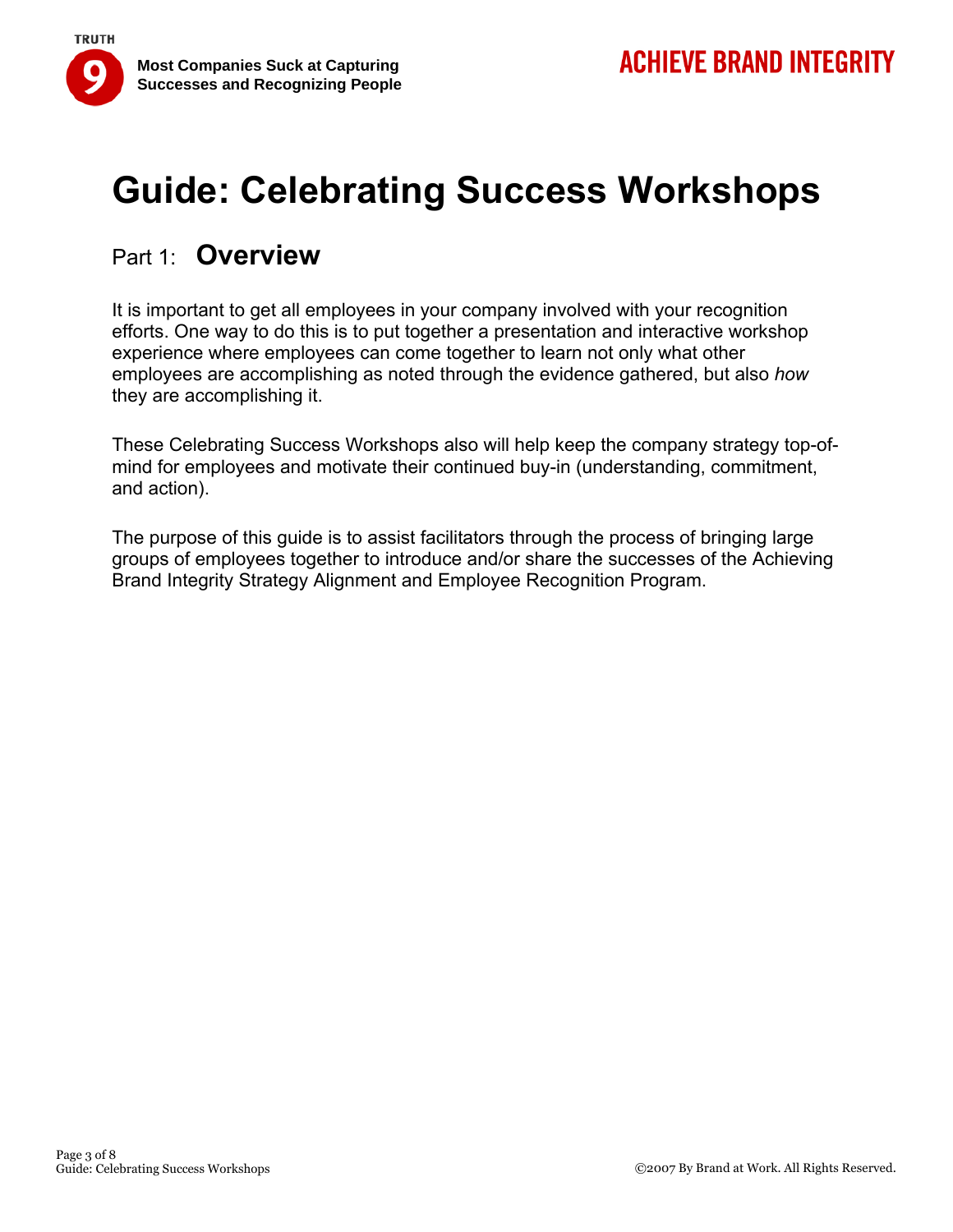



## Part 2: **Organizing Pre-workshop Activities**

*Note: The Celebrating Success Workshop Guide can be used for the initial Kickoff Workshop for your program.*

Items in red are not included in the Kickoff Workshop.

- 1. Give each participant the "Brand In Action" Nomination Form (see Part 4 of this guide) 1 to 3 weeks prior to the workshop along with communications outlined below. Share the following directions:
	- The "Brand In Action" Nomination Form is the ticket into the workshop. Employees should bring the completed nomination that can be shared with others during the workshop.
- 2. Write a letter or e-mail participants explaining your program, the reason why it is being implemented and the expectations for participation. Also include the business results you expect to witness as a result of the program.
	- Include directions for how to write a good nomination.
- 3. Purchase meaningful prizes to give to Power of the Brand winners.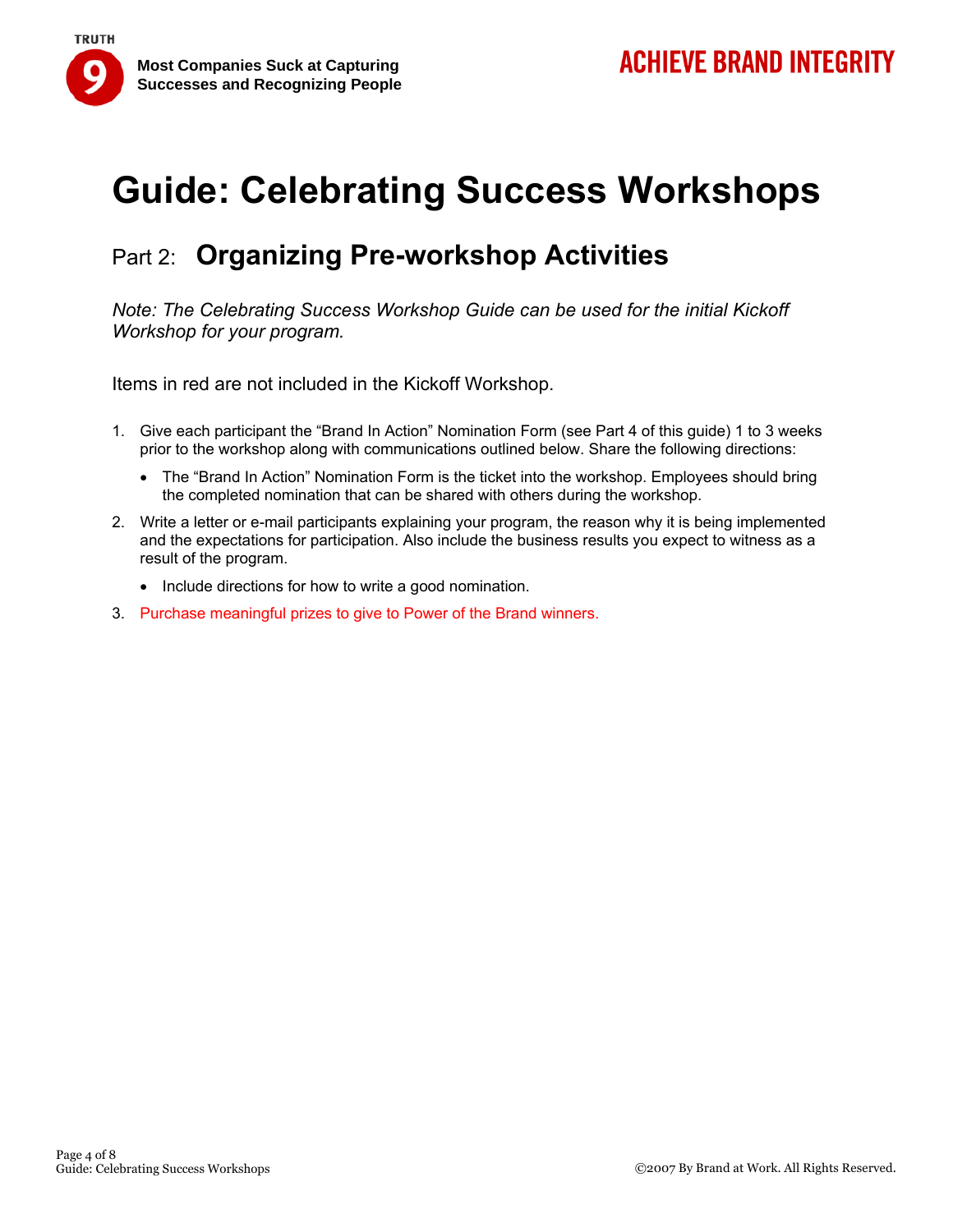

## Part 3: **Setting the Agenda**

The following is an agenda for a Celebrating Success Workshop. Workshops usually last approximately 1 to 2 hours and should involve as many employees as you can bring together at one time. The size of the gathering also should be determined by your ability to effectively divide people into smaller groups for sharing nominations.

*Note: The Celebrating Success Workshop Agenda can also be used as a guideline for an initial Kickoff Workshop for your program.* 

Items in red are not included in the Kickoff Workshop.

- 1. **Workshop Welcome:** Opening remarks
- 2. **Presentation:** A quick overview of your company strategy: who you are, what you do, why it matters, and the key results you are tracking to measure performance.
- 3. **Program Status:** Review program successes since last Celebrating Success Workshop.
	- Suggested items to consider sharing include:
		- > Participation statistics
		- > Enhancements to the program
		- > Activities in place to stimulate participation
		- > Quantifiable results based on evidence gathered
		- > Great nominations
- 4. **Program Education:** A short review of how to participate in the program.
	- Include:

**TRUTH** 

- > Participation expectations
- > How to write a good nomination
- > Rules and guidelines
- > Role of the recognition team
- Demonstration of your program. Note: Perform a shorter demonstration for Celebrating Success Workshop and a more comprehensive demo for Kickoff Workshop since the program is being introduced to most participants for the first time.
- 5. **Group Exercise:** The Brand In Action
	- Note: Participants completed the "Brand In Action" Nomination Form prior to the workshop and were instructed to bring it with them. While this was there ticket to get in, they will need to use the information for this exercise.
	- Break participants into groups of 3 to 10 people to share their Brand In Action Nominations. *(For 3 to 5 people you should have a 20 minute breakout. For 5 to 10 participants, you should schedule at least 30 minutes to share nominations.)*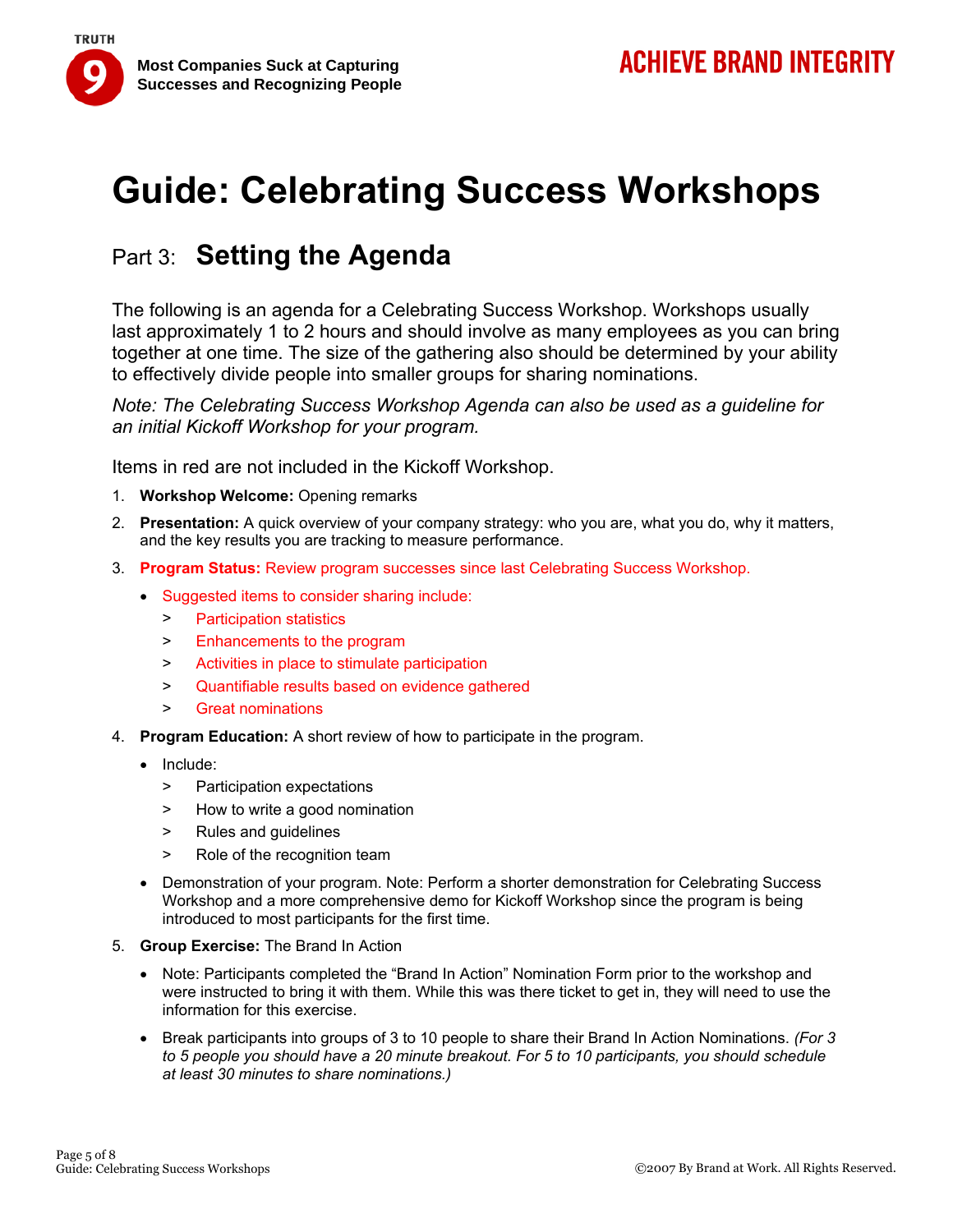

- **ACHIEVE BRAND INTEGRITY**
- > Each group votes for the nomination that they believe had the greatest impact on the company brand and the key results achieved (see Brand In Action Nomination Form in Part 4).
- **Group Presentations:** The Power of the Brand Awards
	- > Ask each group to select a presenter to share the nomination with the most impact.
- Vote for winners
	- > There are many ways to organize the voting for selecting the winners including:
		- Pick one person to make the decision
		- Establish a panel of 3 or 5 people to make decision
		- Have all participants clap for their favorite (with the rule that you can't clap for your own group's nomination).
- Present the Power of the Brand Awards
- 6. **Group Exercise** (*optional/time permitting*): Evidence Sharing
	- Break participants into groups of 3 to 10 to share ideas for future nominations (these should not be the same groups as before).
		- > Ask participants to complete a "Brand In Action" Nomination Form for a future nomination.
		- > Ask participants to share their nominations with the group and discuss the impact on the company brand and key business results.
- 7. **Workshop Close:** Final remarks
	- Thank participants for keeping the strategy of the company and their role in delivering it as a topof-mind priority each day.
	- Thank participants for program participation.
	- Share that you're looking forward to hearing about more successes in the coming months.

*Note: Consider running a Campaign*<sup>1</sup>

It is strongly recommended that you develop a newsletter for your program that can be distributed (preferably electronically) on a quarterly basis. In the newsletter you can highlight great examples of employees who are catching others delivering the company brand and leading to success for the company. The newsletter also can be an effective communications tool for keeping employees up-to-date on program success and new features.

<sup>&</sup>lt;sup>1</sup> Campaign: A promotion to encourage employees to do and find others doing certain types of behaviors. Campaigns can be run for any behavior-driven result you want to emphasize in your organization.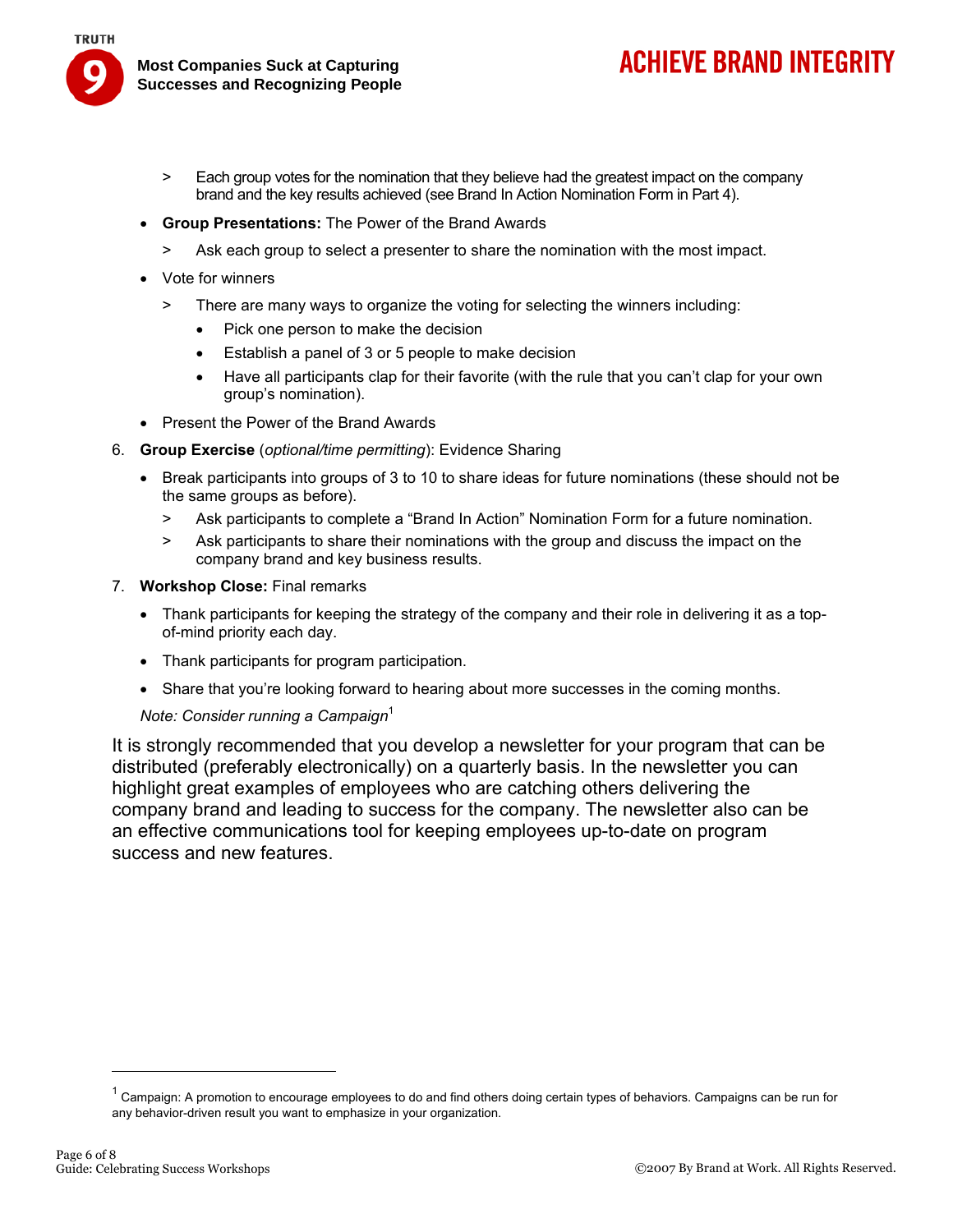

## Part 4: **The "Brand In Action" Nomination Form**

The following is a simple nomination framework that can be customized to your company. The Performance Indicators included in the form are for illustration purposes only.

| What is your<br>name?                                                                                                                                                                                                                                                                                                                  |                             |  |
|----------------------------------------------------------------------------------------------------------------------------------------------------------------------------------------------------------------------------------------------------------------------------------------------------------------------------------------|-----------------------------|--|
| Who do you wish<br>to nominate?                                                                                                                                                                                                                                                                                                        |                             |  |
| Date of evidence                                                                                                                                                                                                                                                                                                                       |                             |  |
| <b>Choose the</b><br><b>Brand Lens</b><br>concept(s) that<br>apply to this<br>evidence                                                                                                                                                                                                                                                 | <b>Brand Lens Concept 1</b> |  |
|                                                                                                                                                                                                                                                                                                                                        | <b>Brand Lens Concept 2</b> |  |
|                                                                                                                                                                                                                                                                                                                                        | <b>Brand Lens Concept 3</b> |  |
| (You may select more<br>than one)                                                                                                                                                                                                                                                                                                      | <b>Brand Lens Concept 4</b> |  |
|                                                                                                                                                                                                                                                                                                                                        | <b>Brand Lens Concept 5</b> |  |
|                                                                                                                                                                                                                                                                                                                                        | <b>Brand Lens Concept 6</b> |  |
| <b>Describe the</b><br>event including<br>behaviors,<br>benefits, and<br>impact on<br>company<br><b>success</b>                                                                                                                                                                                                                        |                             |  |
| (Be specific. Instead of<br>just saying John is<br>great, talk about a<br>specific time John was<br>great and what he<br>actually did. The more<br>specific you can be, the<br>more meaningful the<br>nomination is to people<br>and the company.)<br><b>Event title</b><br>(Think of a catchy<br>phrase like a<br>newspaper headline) |                             |  |